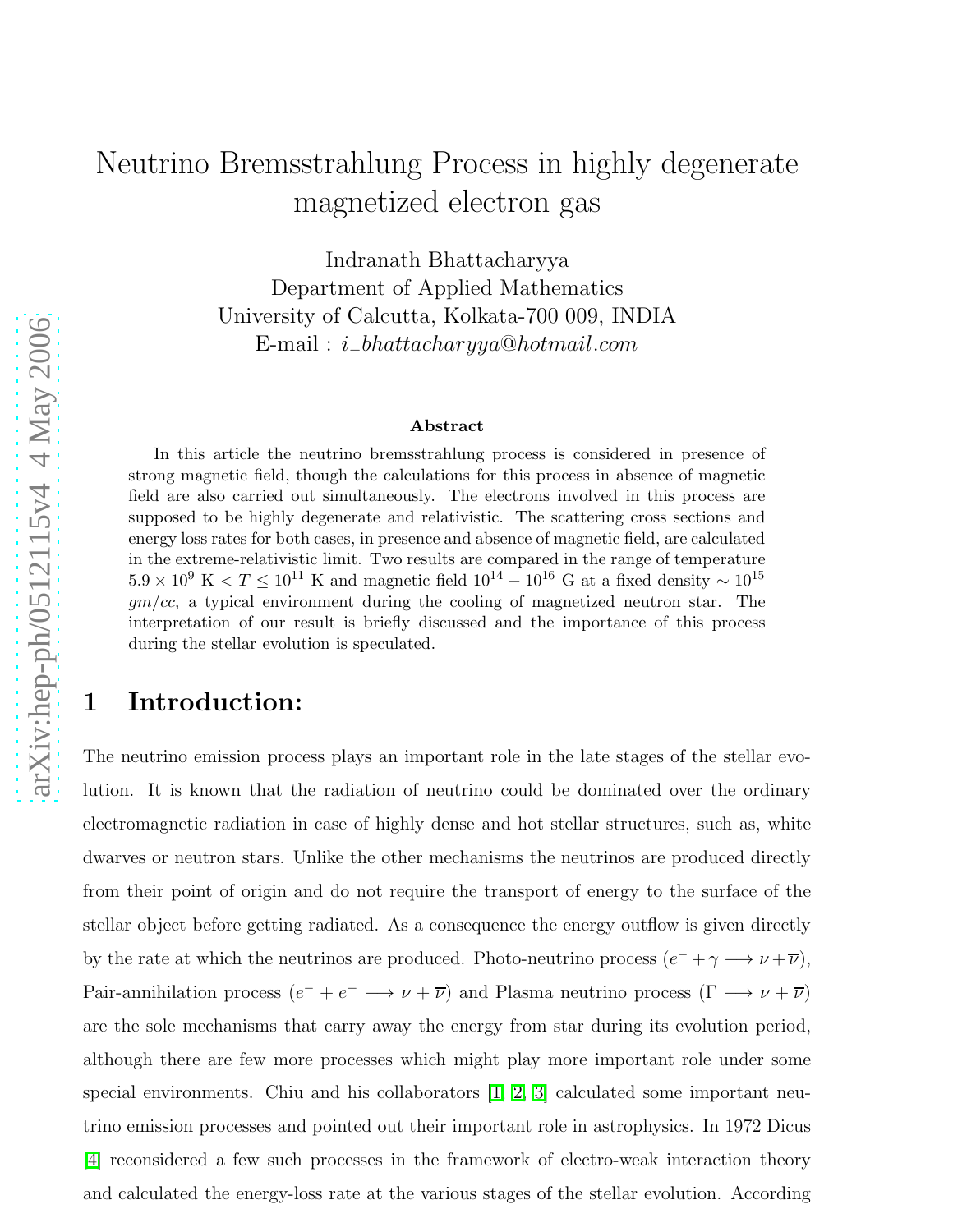to the Standard Model the neutrino has the minimal properties such as zero mass, zero charge etc. Introduction of neutrino mass compatible with the experimental data is a bare minimum extension of the Standard Model. In the frame work of Standard Model with this little extension some calculations [\[5,](#page-9-4) [6\]](#page-9-5) related to the neutrino process have already been carried out. Itoh et al. [\[7\]](#page-9-6) considered some neutrino emission processes to calculate them numerically.

Pontecorvo  $\vert 8 \vert$  gave an idea that the neutrino may be emitted by the interaction of electron with the nucleus, called bremsstrahlung process. Gandel'man and Pinaev [\[9\]](#page-10-1) carried out the detailed calculations for this process in the non-relativistic electron gas. After that Festa and Ruderman [\[10\]](#page-10-2) extended this calculations for relativistic limit with considering the screening effect that becomes important in the high density. Dicus et al. [\[11\]](#page-10-3) considered the process according to the Standard Model and compare the result with different screening effect. Saha [\[12\]](#page-10-4) calculated the bremsstrahlung process according to photon-neutrino weak coupling theory which is very much satisfactory in explaining the neutrino-synchrotron process [\[13\]](#page-10-5). In this article we have considered the bremsstrahlung process in presence of strong magnetic field and this is the first attempt to do so. It has been shown by Festa and Ruderman [\[10\]](#page-10-2) and then by Dicus et al. [\[11\]](#page-10-3) that the bremsstrahlung process has maximum effect in the relativistic degenerate region; thus in the stellar object such as newly born born neutron star the process is supposed to be very much effective. Here we are to verify whether the presence of strong magnetic field, which may be generated in the rotating neutron stars, will have any effect on the bremsstrahlung process. We have calculated the scattering cross section and then obtained the energy-loss rate for the bremsstrahlung both in presence and absence of strong magnetic field. We are going to study the influence of high magnetic field on the bremsstrahlung process and the region where its presence may take a crucial role in the neutrino emission. The ordinary neutrino bremsstrahlung process is very much significant for the neutrino energy generation process in the relativistic highly degenerate region; therefore a comparative study is required for this process in presence and also in absence of strong magnetic field.

## 2 Calculation of scattering cross section:

In the bremsstrahlung process the electron interacts with the nucleus having the coulomb potential

$$
\Phi(\overrightarrow{r}) = \frac{Ze}{|\overrightarrow{r}|}e^{-|\overrightarrow{r}|/\lambda_d} \tag{2.1}
$$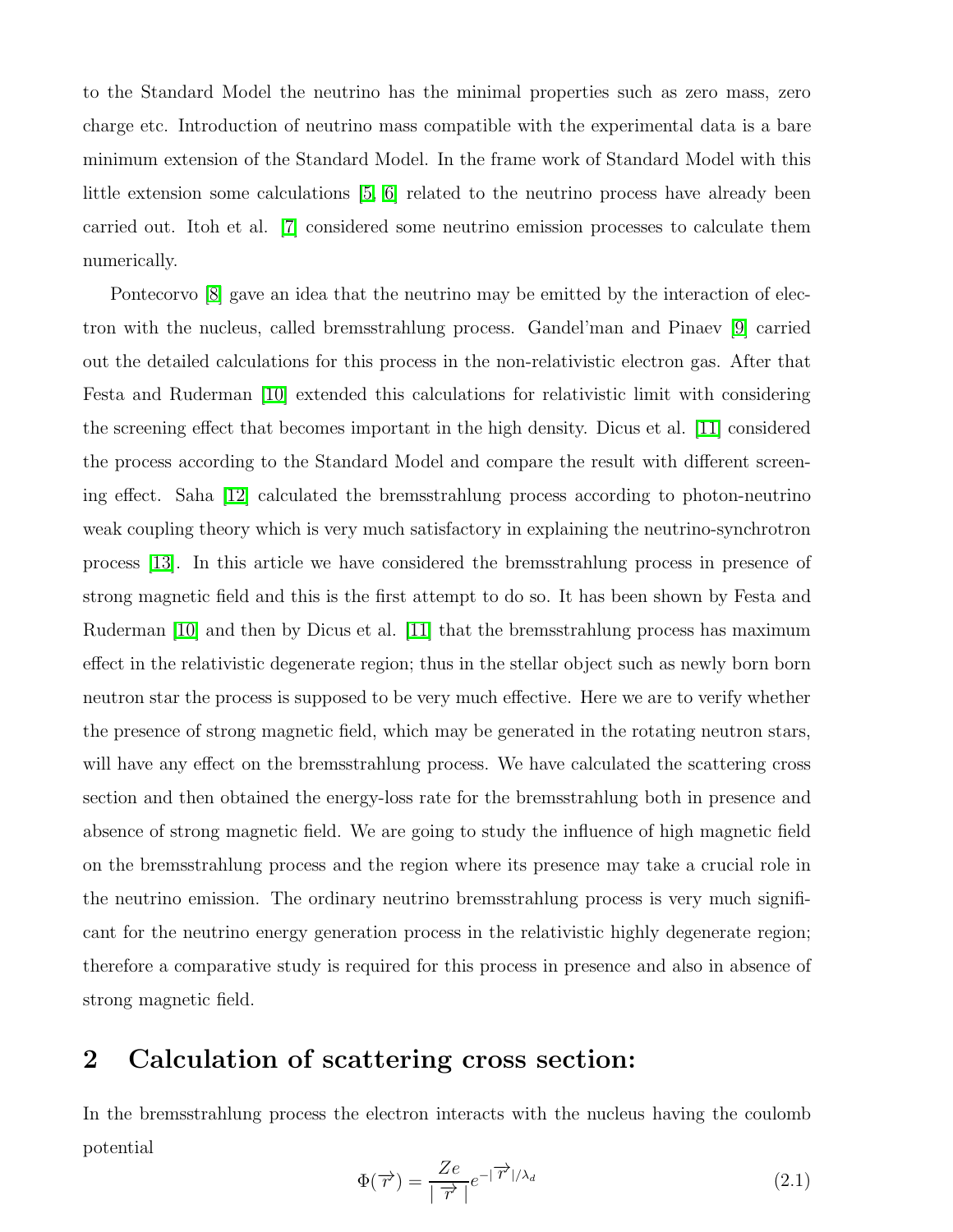i.e. a single charge with an exponential screening cloud (Yukawa like charge distribution), where  $\lambda_d$  is the Debye screening length given by

$$
\frac{1}{\lambda_d^2} = \frac{4e^2}{\pi} E_F P_F \tag{2.2}
$$

Here  $P_F$  and  $E_F$  represent the Fermi momentum and energy respectively. We consider the potential, given by (2.1), because the screening effect is important in the high density region. There will be four different Feynman Diagrams shown in the Figure-1 (Z-exchange diagram) and Figure-2 (W-exchange diagram). In our calculations the presence of magnetic field plays a crucial role, so it is to be handled with care. Without any loss of generality we can take the direction of magnetic field along z-axis. In presence of magnetic field the energy momentum relation of the electron becomes

$$
(p_n^0)^2 = m_e^2 + p_z^2 + 2n \frac{H}{H_c} m_e^2
$$
\n(2.3)

where  $H_c = 4 \cdot 414$  G stands for critical magnetic field. Here *n* represents the Landau level for the electron in the magnetic field. The value of s is taken as  $\pm 1$  as per the spin of the electron is directed towards or opposite to the direction of magnetic field (along z-axis) respectively.]

The component of electron momentum along the direction of magnetic field remains unaffected. It is clear that the effect of magnetic field on the electron quantizes its energy to the direction perpendicular to  $H$  and thus transverse components would get replaced by  $p_x^2 + p_y^2 \longrightarrow 2nm_e^2 \frac{H}{H_e}$  $\frac{H}{H_c}$ , whereas the longitudinal component  $p_z$  would be directed along the magnetic field. The Feynman diagrams for the bremsstrahlung process are same for both in presence and absence of magnetic field; only we have to keep in our mind that four momenta of the electronic lines, present in the diagrams, should be modified. First we shall calculate the ordinary bremsstrahlung process i.e. the process in absence of magnetic field. The matrix element can be constructed as

$$
M_{fi} = -ie\frac{G_F}{\sqrt{2}}A_0(\vec{k})J_\mu\mathcal{M}^\mu
$$
\n(2.4)

where,

$$
\mathcal{M}^{\mu} = \overline{u}(p')[\gamma^{\mu}(C_V - C_A \gamma_5) \frac{(p'\tau_{\gamma\tau} + q^\tau \gamma_\tau + m_e)}{(p' + q)^2 - m_e^2 + i\epsilon} \gamma^0 + \gamma^0 \frac{(p\tau_{\gamma\tau} - q^\tau \gamma_\tau + m_e)}{(p - q)^2 - m_e^2 + i\epsilon} \gamma^{\mu}(C_V - C_A \gamma_5)]u(p)
$$
\n(2.5)

$$
J_{\mu} = \overline{u}_{\nu}(q_1)\gamma_{\mu}(1-\gamma_5)v_{\nu}(q_2)
$$
\n(2.6)

$$
A_0(\overrightarrow{k}) = \int \Phi(\overrightarrow{r}) e^{-(\overrightarrow{k} \cdot \overrightarrow{r})} d^3r = -\frac{4\pi Ze}{|k^2 + q_{sc}^2|}
$$
 (2.7)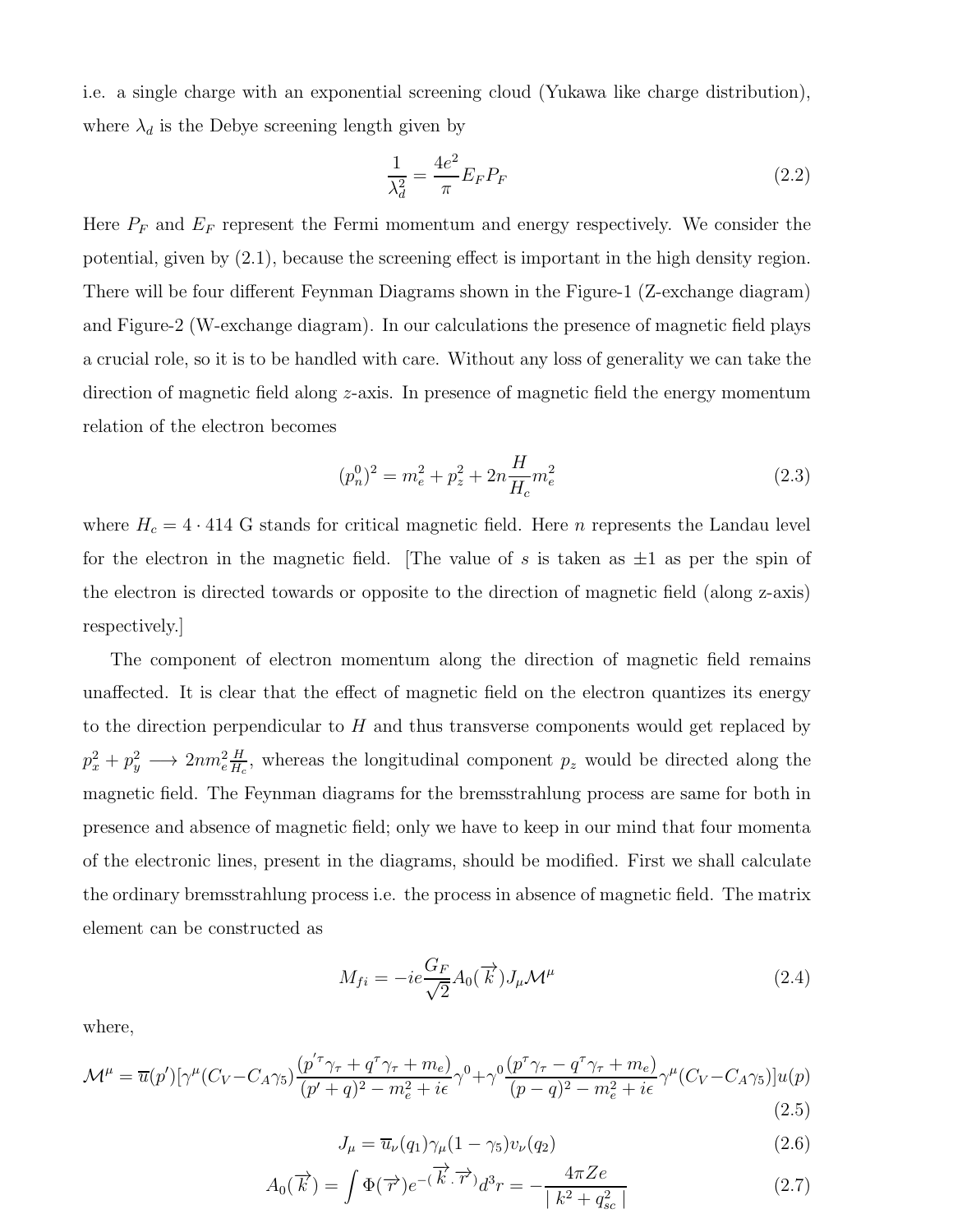and

$$
q=q_1+q_2
$$

The energy momentum conservation leads to

$$
k + p = p' + q
$$

where k is purely space like as in the case of photo-coulomb neutrino process  $[14, 15]$  $[14, 15]$ . The term  $q_{sc}$  present in the equation (2.7) arises due to the screening effect and can be expressed as

$$
q_{sc} = \frac{1}{\lambda_d} \tag{2.8}
$$

Using some simplifications we can write the term  $J_{\mu}\mathcal{M}^{\mu}$  as follows:

$$
J_{\mu}\mathcal{M}^{\mu} = \left[\frac{(p'J)}{q^2/2 + (p'q)} + \frac{(pJ)}{q^2/2 - (pq)}\right] \overline{u}(p')\gamma^0 (C_V - C_A \gamma_5)u(p) \tag{2.9}
$$

We can put this expression to the equation (2.4) to get the expression for the scattering matrix. Now the squared sum of the scattering matrix over the final spins is to be integrated over the final momenta. The squared sum of the expression  $[\overline{u}(p')\gamma^0(C_V - C_A\gamma_5)u(p)]$  gives

$$
\sum |\overline{u}(p')\gamma^{0}(C_{V} - C_{A}\gamma_{5})u(p)|^{2} = (C_{V}^{2} - C_{A}^{2}) + (C_{V}^{2} + C_{A}^{2})\frac{(p'_{0}p_{0} - \overrightarrow{p}', \overrightarrow{p})}{m_{e}^{2}}
$$
(2.10)

Note that in the equation (2.10) no neutrino momentum is present, so this part will not be taken into account during the integration over the final momenta of neutrinos. Let us now evaluate the squared spin sum of the expression  $\left| \frac{(p'J)}{q^2/2+(p)} \right|$  $\frac{(p'J)}{q^2/2+(p'q)}+\frac{(pJ)}{q^2/2-(q)}$  $\frac{(pJ)}{q^2/2-(pq)}$  and then integrating over final momenta of the neutrinos we can obtain [See Appendix-A]

$$
\int \sum \left| \frac{(p'J)}{q^2/2 + (p'q)} + \frac{(pJ)}{q^2/2 - (pq)} \right|^2 \frac{d^3q_1 d^3q_2}{(2\pi)^3 2q_1^0 (2\pi)^3 2q_2^0} (2\pi) \delta(q^0 - q_1^0 - q_2^0)
$$
  

$$
\approx \frac{1}{18(2\pi)^3 m_\nu^2} (p^0 - p'^0)^3 \left[ \frac{\overrightarrow{p} - \overrightarrow{p}'}{p^0 + p'^0} \right]^2
$$
(2.11)

Up to this step the calculations for the neutrino bremsstrahlung process would be same in both situations i.e. in presence as well as absence of magnetic field. It is assumed that in presence of magnetic field quantized transverse components of the momentum do not participate directly during the interaction between nucleus and electron. Only the zcomponent of the electron momentum takes part in this process. Thus in this case we can obtain an expression almost similar to the equation (2.11) with replacing  $|\vec{p}'|$  and  $|\vec{p}|$ by  $p'_z$  and  $p_z$  respectively. Now to integrate the squared sum of the matrix element over all final momenta we shall utilize the result obtained in the equation (2.10) and (2.11), but we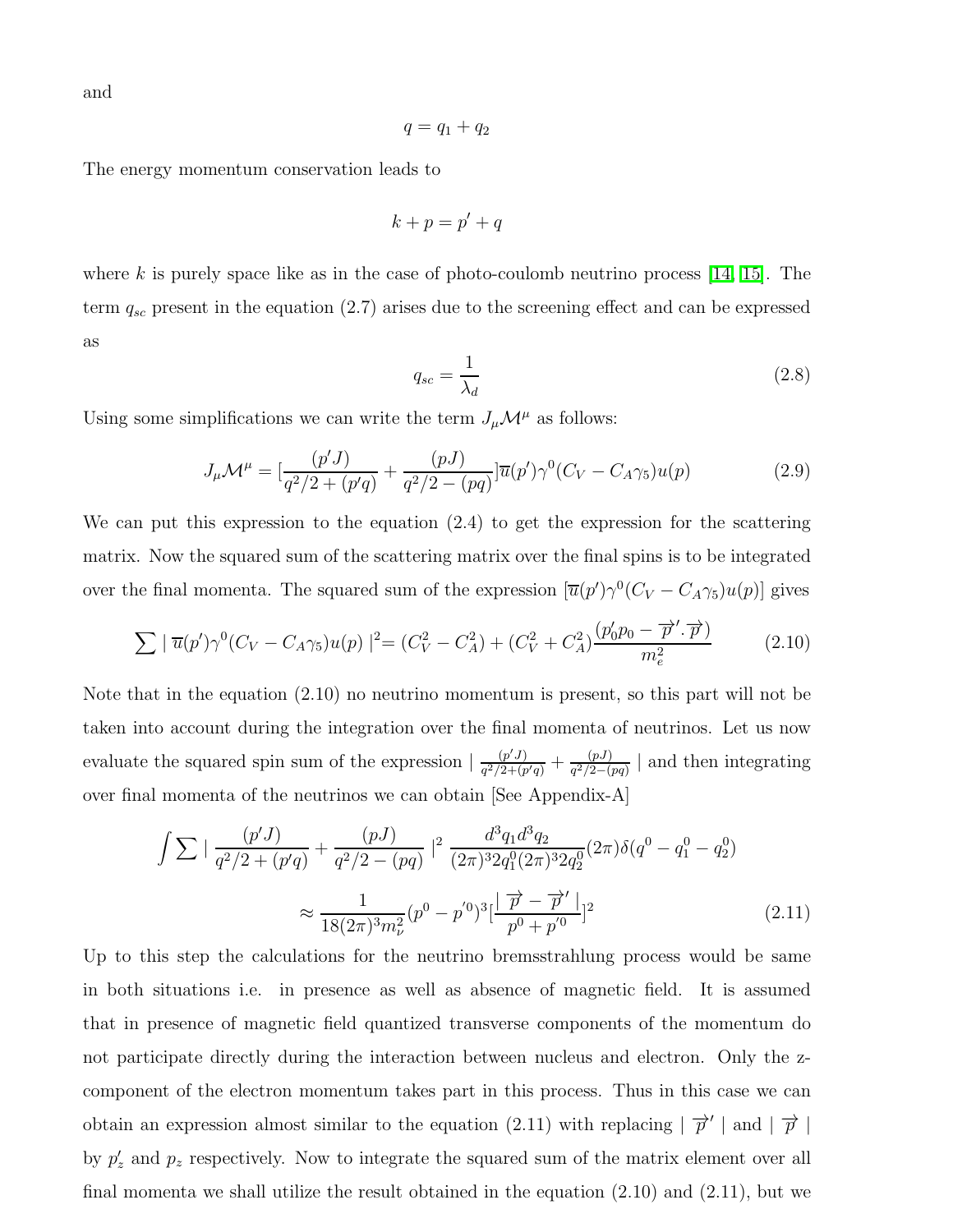have to take care when the magnetic field is present. In this case the phase space factor  $d^3p'$ takes the form [See Appendix-B]

$$
\int d^3 p' = \pi \frac{H}{H_c} m_e^2 \int dp'_z \tag{2.12}
$$

whereas in the ordinary bremsstrahlung process the integration over the final momentum of electron is done in the usual manner. In the center of mass frame and assuming the electron momentum is much high relative to its rest mass we can carry out the calculations. In this extreme relativistic limit we can evaluate the integral over the final momentum of electron and obtain the following expression.

$$
\int \sum |M|^2 \frac{d^3 q_1 d^3 q_2 d^3 p'}{(2\pi)^3 2q_1^0 (2\pi)^3 2q_2^0 (2\pi)^3 2p'^0} (2\pi) \delta(q^0 - q_1^0 - q_2^0) = \frac{8G_F^2 \alpha^2 Z^2}{9(2\pi)^3 (1+r^2)^2} (C_V^2 + C_A^2) \frac{p_0^3}{m_e^2 m_\nu^2} \tag{2.13}
$$

This expression is obtained for the ordinary bremsstrahlung process when there will be no magnetic field. In presence of magnetic field this expression becomes

$$
\frac{2G_F^2 \alpha^2 Z^2}{9(2\pi)^3} (C_V^2 + C_A^2) \frac{p_0}{m_\nu^2} (\frac{H}{H_c})
$$
\n(2.14)

Note that the term  $r$  arises due to the weak screening effect. It is given by

$$
r \approx \frac{q_{sc}}{p^0}
$$

The expression for  $C_V$  and  $C_A$  for the electron type of neutrino emission will differ from those in case of muon and tau neutrino emission, since W-boson exchange diagrams are present only when the electron neutrino anti-neutrino pair is emitted. Inserting the above terms into the expression of the scattering cross section for both of those cases and returning to the C.G.S. unit we can finally obtain

$$
\sigma \approx 1 \cdot 76 \times 10^{-50} \left(\frac{E}{m_e c^2}\right)^2 \frac{1}{(1+r^2)^2} \quad cm^2 \tag{2.15}
$$

in absence of magnetic field, whereas

$$
\sigma_{mag} \approx 4 \cdot 41 \times 10^{-51} \left(\frac{H}{H_c}\right) \quad cm^2 \tag{2.16}
$$

in presence of magnetic field.

It is worth noting that all three type of neutrinos are taken into account in our calculations. Our result (equation 2.16) shows that the scattering cross section for the bremsstrahlung process in presence of magnetic field will not depend on the energy of the incoming electron, but on the intensity of the magnetic field present in the surroundings.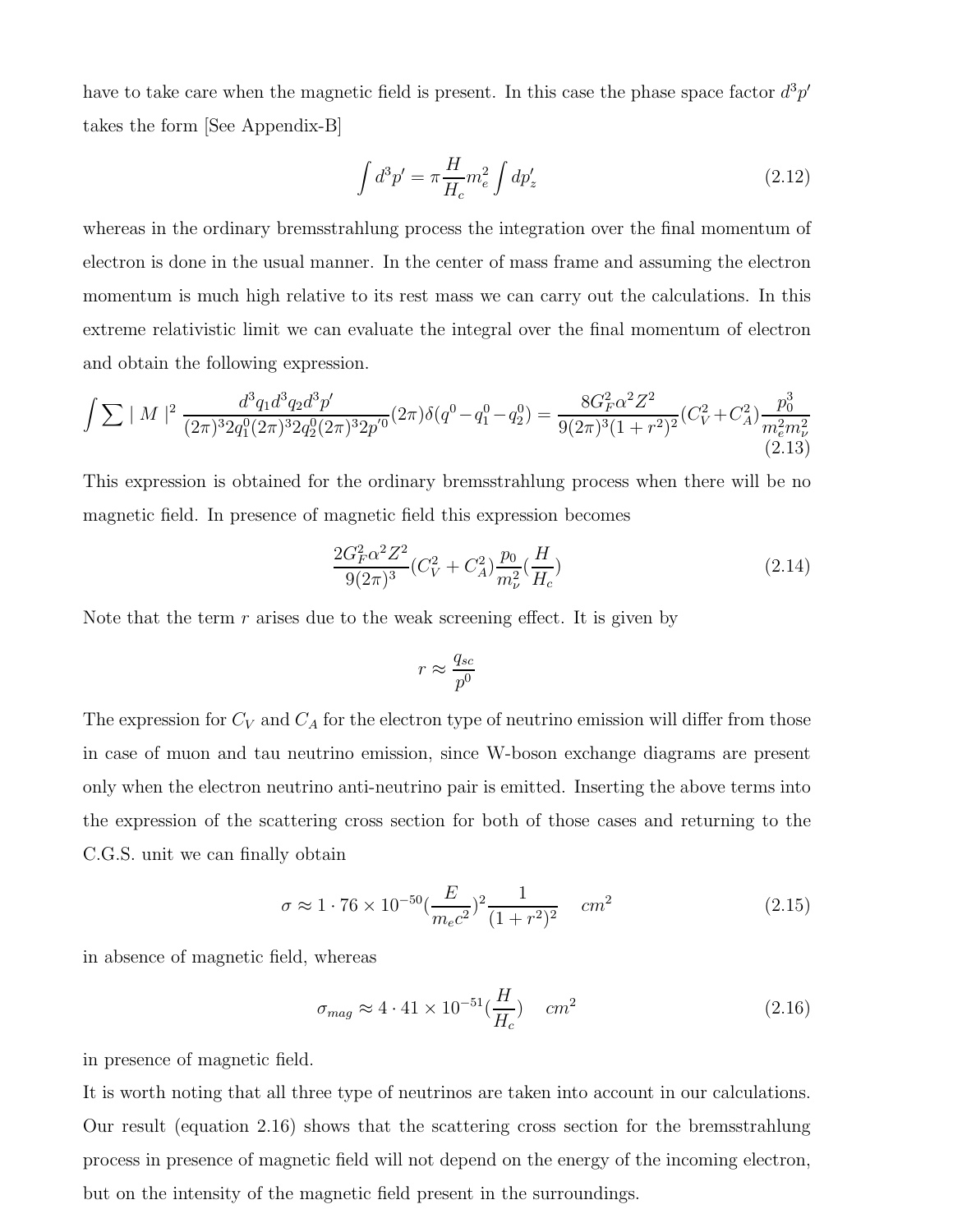# 3 Calculation of energy loss rate:

In the extreme relativistic case the energy loss rate in erg per nucleus per second for the neutrino bremsstrahlung process is calculated by the formula

$$
\mathcal{E}_{\nu}^{Z} = \frac{2}{(2\pi)^{3}\hbar^{3}} \int \frac{d^{3}p}{\left[e^{\frac{E-E_{F}}{\kappa T}} + 1\right]} c\sigma E e^{\frac{E-E_{F}}{\kappa T}}
$$
(3.1)

where  $E_F$  stands for Fermi energy of the electron. We are considering the case in which the electrons are highly degenerate. It is well known that in the degenerate region the energy of the electron remains below the Fermi energy level. To obtain the energy-loss rate in erg per gram per second  $\mathcal{E}^Z_\nu$  is divided by  $Am_p$  and it is obtained as

$$
\mathcal{E}_{\nu} = \frac{Z^2}{A} \times 5 \cdot 26 \times 10^{-3} \times \frac{x_F^6 e^{1-x_F}}{(1+r^2)^2} T_{10}^6 \quad erg/gm - sec \tag{3.2}
$$

where,  $T_{10}=T\times 10^{-10}$ 

The  $x_F$  represents the ratio of the Fermi temperature to the maximum temperature of the degenerate electron gas. The degeneracy will be attained only when the following condition will be satisfied [\[16\]](#page-10-8).

$$
x_F^2 > 2\pi^2 \tag{3.3}
$$

It can be obtained  $x_F \approx 6$ , considering the fact that temperature and density of the electron gas present in the core of a newly born neutron star would be approximately  $10^{12}$  K and  $10^{15}$  gm/cc respectively. The term r arises due to the weak screening, related to  $x_F$  by  $r \approx 0.096 \times x_F$ . Thus we can calculate the term r, present in the equation (3.2). Finally the expression for the energy-loss rate becomes

$$
\mathcal{E}_{\nu} = \frac{Z^2}{A} \times 0.93 \times 10^{12} \times T_{10}^6 \quad erg/gm - sec \tag{3.4}
$$

In the same manner we can obtain the energy loss rate in presence of magnetic field. In that case the the phase space factor will be replaced according to the rule defined in (B6). In the same manner energy-loss rate can be calculated as

$$
\mathcal{E}_{\nu}{}^{mag} = \frac{Z^2}{A} \times 0.51 \times 10^6 \times H_{13}^2 \times T_{10}^2 \quad erg/gm - sec \tag{3.5}
$$

where,  $H_{13} = H \times 10^{-13}$ 

We have computed (Table-1) the logarithmic value of the energy loss rate in the temperature range  $0 \cdot 8 \times 10^{10} - 10^{11}$  K and the magnetic field  $10^{14} - 10^{16}$  G at a fixed density  $\rho = 10^{15}$  $gm/cc.$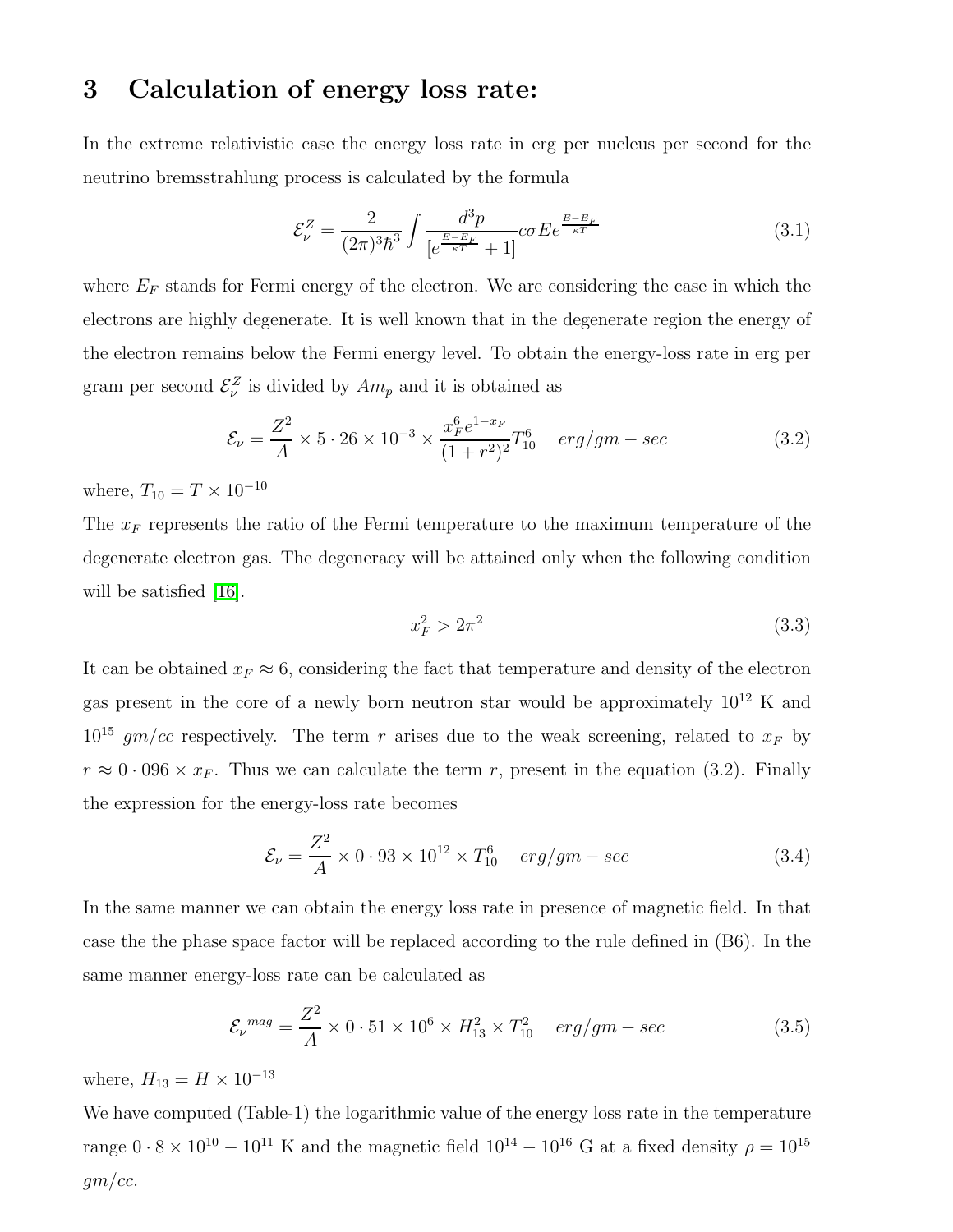## 4 discussion:

The neutrino bremsstrahlung process is an important energy generation mechanism during the stellar evolution and very much effective in the highly degenerate region, for examples, in the cores of low mass red giants, white dwarves etc. In addition to this degenerate nature if the electron gas is highly relativistic the energy-loss rate through the bremsstrahlung process would be significantly high. It has already been calculated that the neutrino luminosity in the crust of neutron star is high enough [\[17\]](#page-10-9), but it is yet to be verified what would be the effect of neutrino emission by the bremsstrahlung process in the core region, particularly when the core is strongly magnetized. The discovery of radio pulsars showed that the collapse of normal stars results not only in supernova explosions, but may also generate strong magnetic field. In some stellar objects like neutron stars and magnetars the magnetic field may reach to  $10^{16}$  G and influences the neutrino emission process. It is known that the neutron star is born as a result of type II supernova explosion. In the newly born neutron star the core temperature becomes  $10^{12}$  K which drops down to  $10^{11}$  K within few seconds of its birth and then slowly cools down until the temperature reaches to  $2 \times 10^8$  K, after which the electromagnetic emission dominates over the neutrino emission [\[18\]](#page-10-10). It is worth noting that the electron gas, still left in the stellar core, is highly degenerate and relativistic.

We are going to verify the role of the magnetic field on the neutrino bremsstrahlung process. In the neutrino synchrotron radiation [\[19,](#page-10-11) [13,](#page-10-5) [20,](#page-10-12) [21\]](#page-10-13) neutrino anti-neutrino pair emission takes place since the electron changes its Landau levels, but in the bremsstrahlung the Landau levels are assumed to be unchanged throughout the process. The process occurs through the change of magnitude of the component of electron linear momentum directed along the magnetic field. It is found from Table-1 that in the temperature range  $10^{10}$  K  $\leq T \leq$  $10^{11}$  K and at the density  $10^{15}$  gm/cc the energy loss rate for the ordinary bremsstrahlung process is greater than that in presence of strong magnetic field  $(10^{14} - 10^{16} \text{ G})$ . We can interpret that in the early stage of neutron star cooling, when the temperature remains above  $10^{10}$  K, the effect of the bremsstrahlung process get lowered due to the presence of magnetic field, although the energy loss rate is still very high. If the strength of the magnetic field goes below the critical value, the process would become free from the influence of magnetic field, and a greater amount of neutrino energy is produced. It is evident from our work that though, in general, the magnetic field makes the bremsstrahlung process a bit less effective, but there exists a particular region (5  $\cdot$  9  $\times$   $10^9$  K  $< T < 10^{10}$  K,  $H \sim 10^{16}$  G and  $\rho \sim 10^{15}$  $gm/cc)$  during neutron star cooling, where the bremsstrahlung process contributes a greater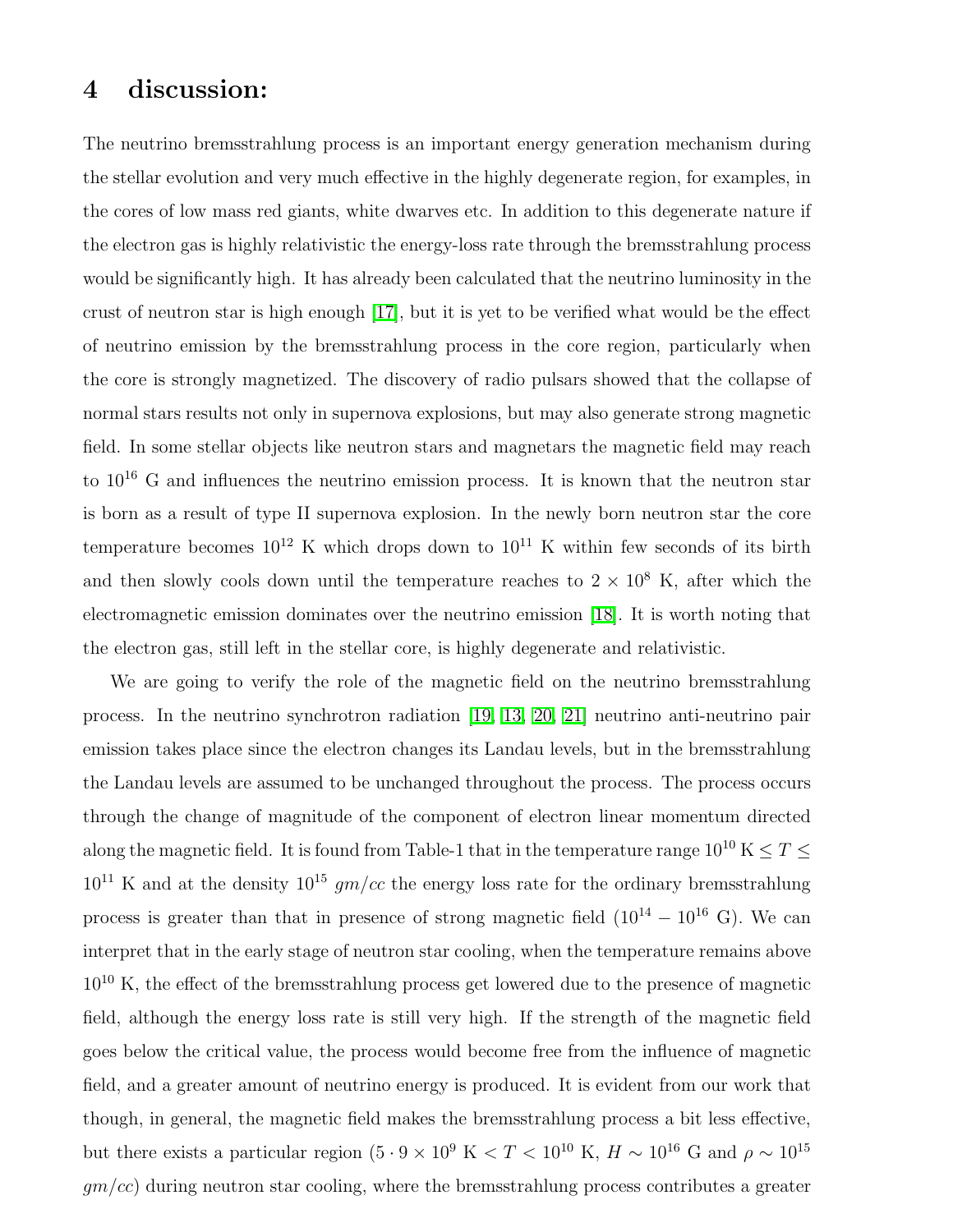amount of neutrino energy loss by the influence of magnetic field compared to the situation when there would be no magnetic field at all. Therefore, it can be predicted that if the temperature falls below  $10^{10}$  K, the process would give maximum effect due to the presence of super strong magnetic field having intensity  $10^{16}$  G. Our study reveals that the neutrino bremsstrahlung process is an important energy generation mechanism in the late stages of the stellar evolution, even in presence of magnetic field.

# 5 Acknowledgement:

I am very much thankful to Prof. Probhas Raychaudhuri of The Department of Applied Mathematics, University of Calcutta, for his continuous help, suggestions and guidance during preparation of this manuscript. I like to thank CSIR, India for funding this research work. My special thank goes to **ICTP**, Trieste, Italy for giving me an opportunity for two months visit and providing some excellent facilities and information, which has facilitated to carry out this work.

# 6 Appendix-A:

We have chosen a frame in which

$$
\overrightarrow{q} = \overrightarrow{q}_1 + \overrightarrow{q}_2 \tag{A1}
$$

In this frame we obtain

$$
\frac{q^2}{2} + (p'q) = \frac{(p'^0 - p^0)(p'^0 + p^0)}{2} \tag{A2}
$$

$$
\frac{q^2}{2} - (pq) = -\frac{(p'^0 - p^0)(p'^0 + p^0)}{2} \tag{A3}
$$

Thus,

$$
\sum \left| \frac{(p'J)}{q^2/2 + (p'q)} + \frac{(pJ)}{q^2/2 - (pq)} \right|^2 = \frac{4}{(p'^0 - p^0)^2 (p'^0 + p^0)^2} \sum |(p' - p)J|^2 \tag{A4}
$$

Let us assume

$$
P = p - p' = q - k \tag{A5}
$$

we have,

$$
\sum |(PJ)|^2 = \sum |\overline{u}_{\nu}(q_1)P^{\mu}\gamma_{\mu}(1-\gamma_5)v(q_2)|^2
$$
  
= 
$$
\frac{2}{m_{\nu}^2} [2(q_1P)(q_2P) - (q_1q_2)P^2]
$$
  
= 
$$
\frac{2}{m_{\nu}^2} [(m_{\nu}P^0)^2 + \{(1 - 2cos^2\alpha) | \overrightarrow{q}_1 |^2 + (q_1^0)^2 \} | \overrightarrow{P} |^2]
$$
  
(A6)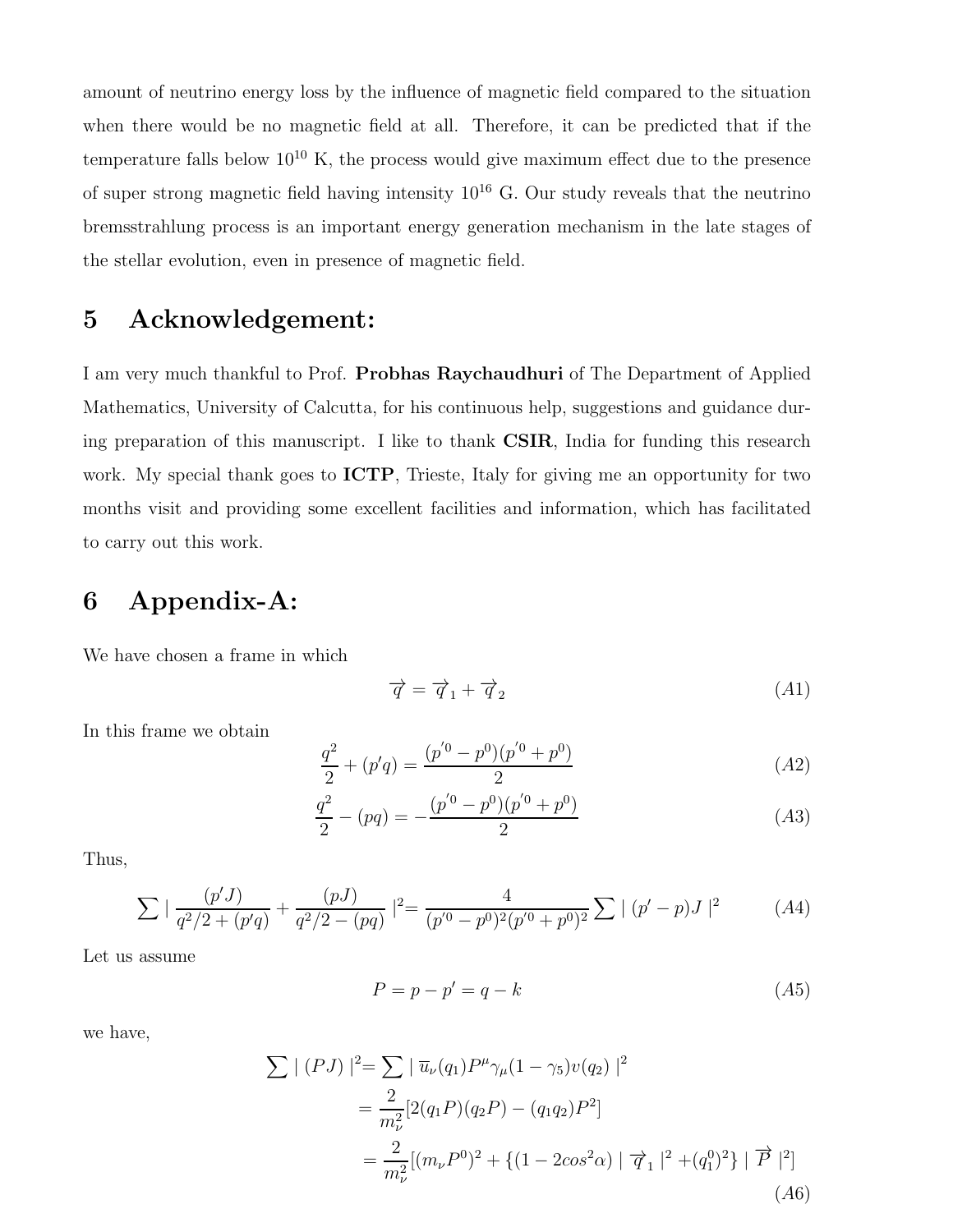Now using

$$
\int d^3q_2 = \frac{4\pi}{3} \mid \vec{q}_2 \mid^3 = \frac{4\pi}{3} \mid \vec{q}_1 \mid^3 \tag{A7}
$$

and

$$
d^3q_1 = |\vec{q}_1|^2 d |\vec{q}_1| \sin\alpha d\alpha d\phi \qquad (A8)
$$

we can obtain

$$
\int \sum |(PJ)|^2 \frac{d^3q_1}{2q_1^0} \frac{d^3q_2}{2q_2^0} \delta(2q_1^0 - q^0)
$$
  
= 
$$
\frac{2\pi^2}{3m_\nu^2} \int \int_{\alpha=0}^{\pi} \frac{|\vec{q}_2|^4}{q_1^0} [(m_\nu P^0)^2 + \{ (1 - 2\cos^2\alpha) | \vec{q}_1|^2 + (q_1^0)^2 \} | \vec{P} |^2] \delta(q_1^0 - \frac{q_0}{2}) dq_1^0 sin\alpha d\alpha d\phi
$$
  
= 
$$
\frac{4\pi^2}{3m_\nu^2} \int \frac{|\vec{q}_2|^4}{q_1^0} [(m_\nu P^0)^2 + {\{\frac{|\vec{q}_1|^2}{3} + (q_1^0)^2 \} | \vec{P} |^2} \delta(q_1^0 - \frac{q_0}{2}) dq_1^0
$$
  

$$
\approx \frac{\pi^2}{18m_\nu^2} (p^0 - p^{'0})^5 | \vec{p} - \vec{p}' |^2
$$
(A9)

We have assumed  $m_{\nu} \ll q_1^0 < q_0$  and used the following criteria

$$
m_{\nu} \longrightarrow 0
$$

$$
P^{0} = q^{0} = p^{0} - p^{'0}
$$

$$
\overrightarrow{P} = \overrightarrow{k} = \overrightarrow{p} - \overrightarrow{p}'
$$

since  $k$  is space like, whereas  $q$  is time like in our chosen frame.

Now introducing normalized factors and also using  $(A4)$  we obtain

$$
\int \sum \left| \frac{(p'J)}{q^2/2 + (p'q)} + \frac{(pJ)}{q^2/2 - (pq)} \right|^2 \frac{d^3q_1 d^3q_2}{(2\pi)^3 2q_1^0 (2\pi)^3 2q_2^0} (2\pi) \delta(q^0 - q_1^0 - q_2^0)
$$
  

$$
\approx \frac{1}{18(2\pi)^3 m_\nu^2} (p^0 - p'^0)^3 \left[ \frac{\overrightarrow{p} - \overrightarrow{p}'}{p^0 + p'^0} \right]^2
$$
 (A10)

This is same as the equation (2.11).

# 7 Appendix-B

In presence of magnetic field the phase space factor is replaced by the following relation [\[22\]](#page-10-14)

$$
\frac{2}{(2\pi)^3} \int d^3p = \frac{1}{(2\pi)^2} \sum_{n=0}^{n_{max}} g_n \int dp_z \tag{B1}
$$

where  $g_n$  represents degeneracy factor of the Landau levels i.e.

$$
g_0 = 1, \qquad \qquad g_n = 2 \qquad \qquad (n \ge 1) \qquad \qquad (B2)
$$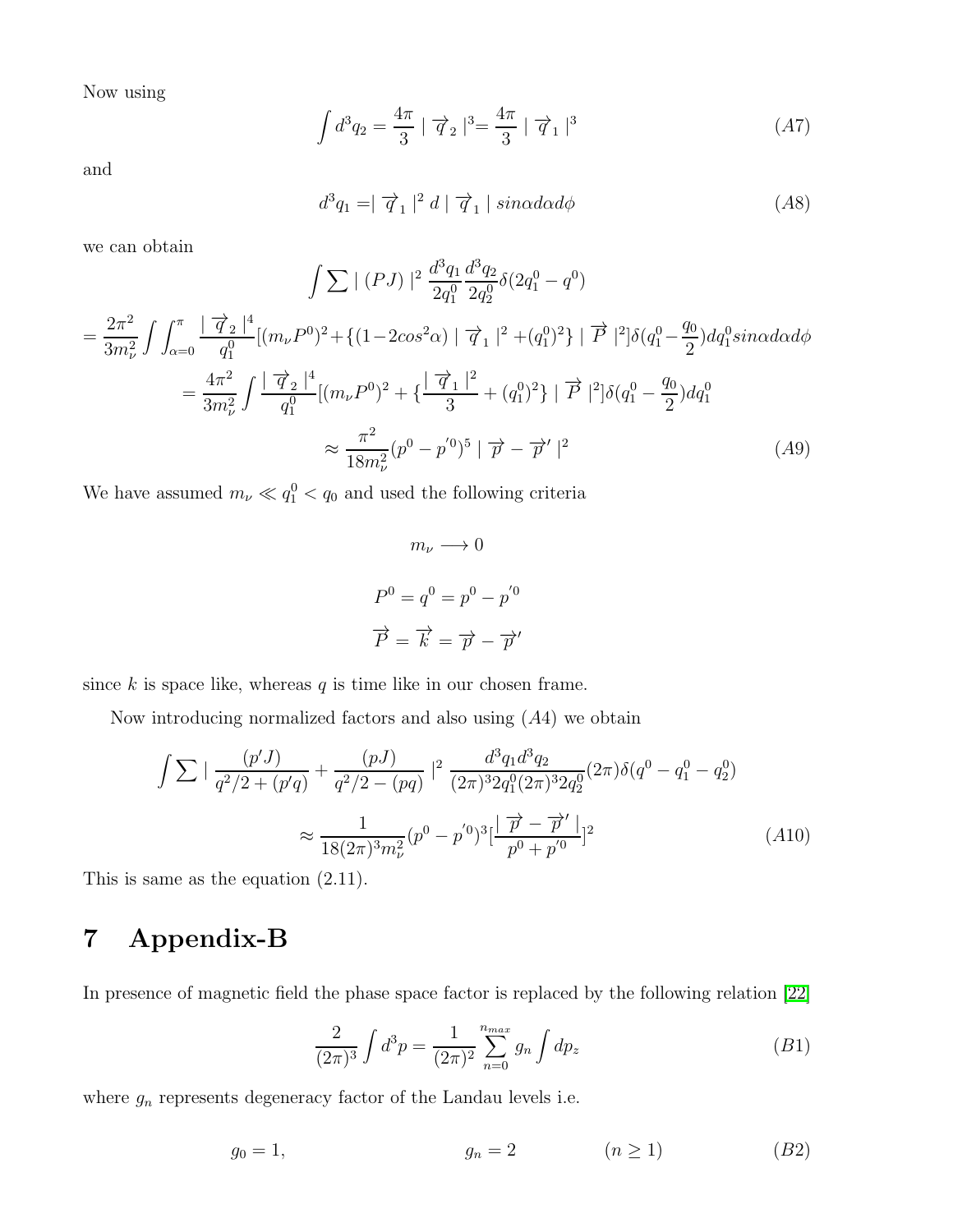The maximum Landau level  $n_{max}$  can be obtained from the following relation

$$
n_{max} = \frac{1}{2m_e^2} \left(\frac{H}{H_c}\right) \left[ (p_{n_{max}}^0)^2 - (p^0)^2 \right] \tag{B3}
$$

where,

$$
(p^0)^2 = p_z^2 + m_e^2 \tag{B4}
$$

For  $n_{max}$  < 1 we have,

$$
H > \frac{1}{2m_e^2} [(p_{n_{max}}^0)^2 - (p^0)^2] H_c
$$
 (B5)

It shows that for a very high magnetic field only  $n = 0$  Landau level would contribute in the phase space. In this article we consider the environment is highly magnetized, which gives

$$
(p_{n_{max}}^0)^2 - (p^0)^2 > 2m_e^2
$$

and therefore

 $H > H_c$ 

In that case the phase space factor will take the form

$$
\int d^3p = \pi \frac{H}{H_c} m_e^2 \int dp_z \tag{B6}
$$

It is same as the equation (2.12).

If the magnetic field is comparatively lower the higher Landau levels contribute in the phase space as per the condition (B3).

#### <span id="page-9-0"></span>References

- <span id="page-9-1"></span>[1] H.Y.Chiu and P.Morrison, Phys.Rev. Lett. 5, 573 (1960)
- <span id="page-9-2"></span>[2] H.Y.Chiu and R.C.Stabler, Phys.Rev. 122, 1317 (1961)
- <span id="page-9-3"></span>[3] H.Y.Chiu, Phys.Rev. 123, 1040 (1961)
- <span id="page-9-4"></span>[4] D. A. Dicus, Phys. Rev. D 6, 941 (1972)
- <span id="page-9-5"></span>[5] D.A.Dicus, W.W.Repko and R.Vega, Phys.Rev.D 62, 093027 (2000)
- <span id="page-9-6"></span>[6] S.Dodelson and G.Feinberg, *Phys.Rev.D* 43, 913 (1991)
- [7] N. Itoh, H. Hayashi, A. Nishikawa and Y. Kohyama, Astrophys. Journ. suppl. 102, 411 (1996)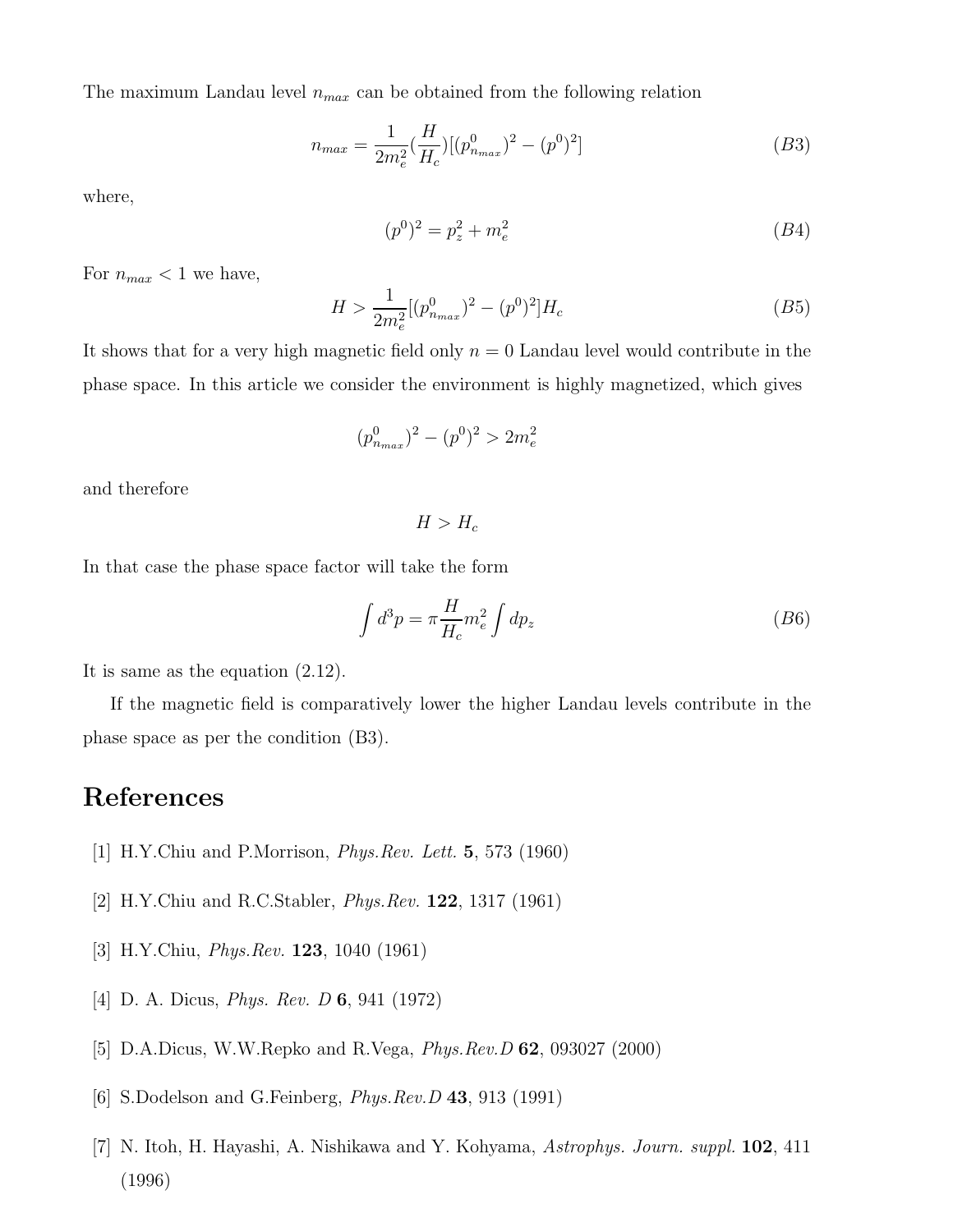- <span id="page-10-1"></span><span id="page-10-0"></span>[8] B.M. Pontecorvo, JETP 36, 1615 (1959)[Soviet Phys. JETP 9, 1148 (1959)]
- <span id="page-10-2"></span>[9] G. M. Gandel'man and V. S. Pinaev, JETP 37, 1072 (1959) [Soviet Phys. JETP 10, 764 (1960)]
- <span id="page-10-3"></span>[10] G. G. Festa and M. A. Ruderman Phys. Rev. 180, 1227 (1967)
- <span id="page-10-4"></span>[11] D. A. Dicus, E. W. Kolb, D. N. Schramm and D. L. Tubbs, Astrophys. J. 210, 481 (1976)
- <span id="page-10-5"></span>[12] S. K. Saha, Astrophys. Space Sci. 12, 493 (1971)
- <span id="page-10-6"></span>[13] P. Raychaudhuri, *Astrophys. Space Sci.* 8, 432 and 448 (1970)
- <span id="page-10-7"></span>[14] L. Rosenberg, Phys. Rev. 129, 2786 (1963)
- <span id="page-10-8"></span>[15] I. Bhattacharyya, Astropart. Phys. 22, 369 (2005)
- <span id="page-10-9"></span>[16] S.Chandrasekhar, An Introduction to the Study of Stellar Structure (The Univeristy of Chicago Press, Chicago,1939, and Dover Publications, New York (1958)
- <span id="page-10-10"></span>[17] O. V. Maxwell, Ap. J. Lett. 288, L 37 (1985)
- <span id="page-10-11"></span>[18] G. G. Raffelt, Stars as Laboratories for Fundamental Physics (The University of Chicago Press, Chicago 1996)
- <span id="page-10-12"></span>[19] J. D. Landstreet, Phys. Rev. 153, 1372 (1967)
- <span id="page-10-13"></span>[20] V.Canuto, H.Y. Chiu, C.K.Chou Phy.Rev.D 2, 281 (1970)
- <span id="page-10-14"></span>[21] I. Bhattacharyya, Astropart. Phys. 24, 100 (2005)
- [22] E. Roulet, *JHEP* **01**, 13 (1998)